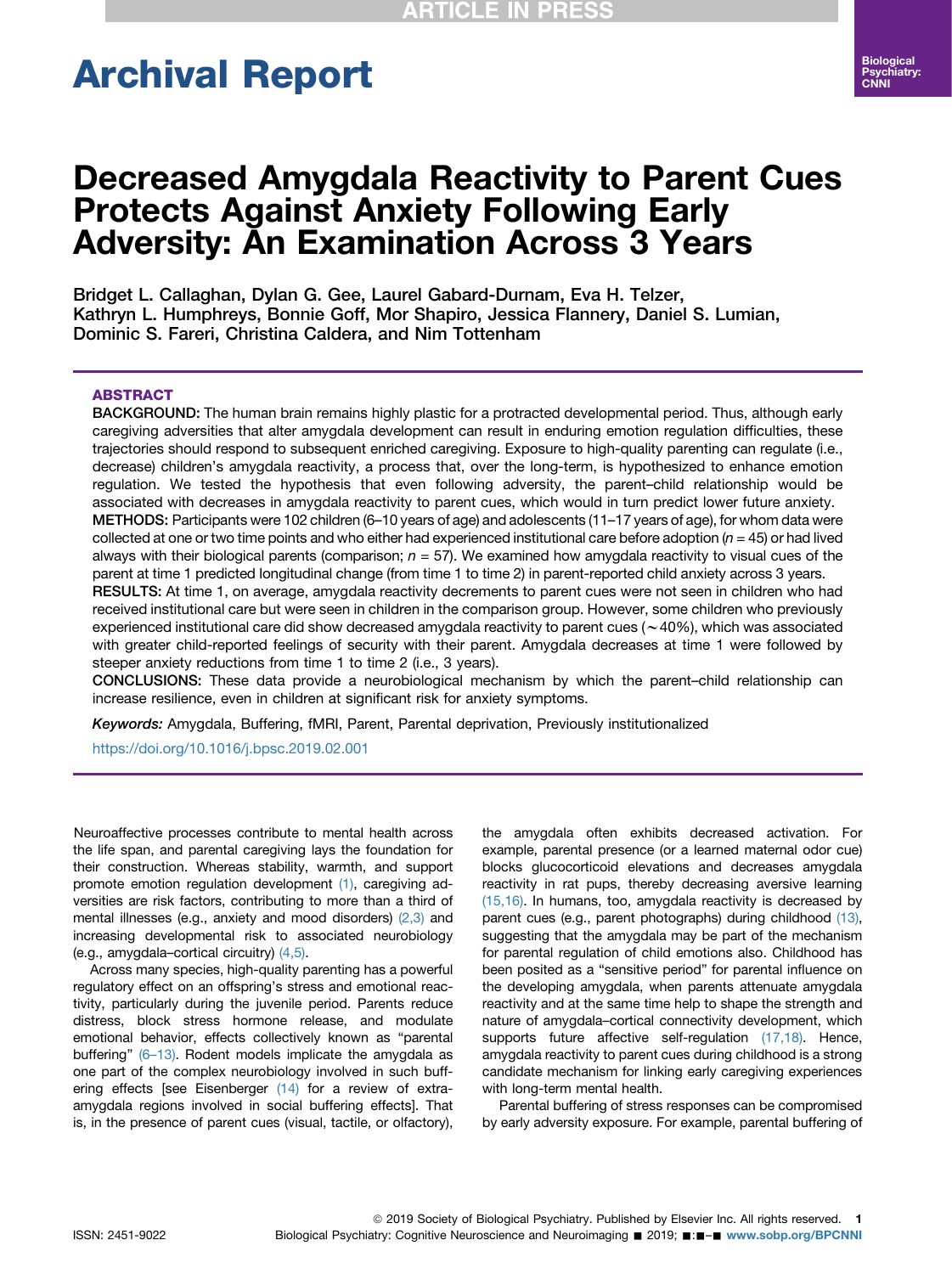cortisol responsivity to a social stressor was weaker in children exposed to early caregiver deprivation (i.e., those with a history of previous institutional [PI] care) [\(18\)](#page-6-0). Similarly, in animal models, parental presence has been shown to be less effective in buffering fear and/or stress reactivity in offspring exposed to adversity [\(16,19\),](#page-6-0) suggesting that early adversity can lead to a loss of neoteny (and associated plasticity) in amygdala func-tion [\(16\)](#page-6-0). We recently hypothesized that early parental care, brain development, and behavior come together to form a "neuroenvironmental loop," which scaffolds the maturation of emotion regulation circuitry [\(17\).](#page-6-0) According to this model, there is an intimate and dynamic association between parental stimuli and the development of amygdala-related circuitry. Specifically, normally occurring developmental plasticity of the amygdala allows for parental influence over amygdala function (e.g., decreased reactivity); this influence of the parent is hypothesized to exert enduring effects on amygdala circuitry and associated emotional reactivity. However, the amygdala and its connections are highly susceptible to alterations following adverse care experiences [\(4,5,16,20](#page-6-0)–31). Thus, parent cues, which might be most effective in regulating amygdala activity in childhood [\(13\),](#page-6-0) may have less influence on amygdala function following adversity exposure in some children. However, as there is high heterogeneity in these amygdala-related outcomes, we would anticipate that children who exhibit amygdala buffering by parent cues, despite early adversity, would be protected against future psychopathology (e.g., anxiety), as predicted by the neuroenvironmental loop model. This finding would provide a social-neural mechanism for resilience in this high-risk group.

Here, we tested the group-level hypothesis that previous institutional caregiving would be followed by a relative absence of amygdala reactivity decreases to parent cues in childhood. Also, we tested two within-subjects hypotheses that decreased amygdala reactivity to parent cues (even following adversity) would 1) mitigate future anxiety levels and 2) be associated with the child's reported security in the attachment relationship for youths who had previously received institutional care; these hypotheses are based on findings that placement in a stable family has proven benefits for children's anxiety [\(32,33\)](#page-7-0), particularly for those who establish a secure attachment. To address these hypotheses, we examined differences in amygdala reactivity to visual cues of the parent versus stranger during functional magnetic resonance imaging (fMRI), parent report of child and/or adolescent anxiety, and child report of his or her relationship with the parent (see Figure 1). We focused on anxiety, rather than depression, because of the associations of amygdala reactivity with anxiety symptoms [\(34\).](#page-7-0)

#### METHODS AND MATERIALS

#### **Participants**

fMRI data were collected from 109 youths. The final sample that provided usable data were 102 participants (mean 10.25 years of age, range 5–16 years of age) (see [Supplemental](#page-7-0) [Table S1](#page-7-0) and [Supplemental Figure 1](#page-7-0) for demographics and exclusion criteria). Age was grouped into children versus adolescents because there was no expectation of linear agerelated changes in amygdala response to parent cues, and



Participants Contributing Anxiety Data

Figure 1. Follow-up period for each participant who contributed magnetic resonance imaging and anxiety data. Lines represent the length of follow-up period in the longitudinal analysis; dots represent the anxiety assessments for each individual (functional magnetic resonance images collected at first dot [i.e., time 1]). COMP, comparison group; PI, previously institutionalized group.

our previous publication showed that typically raised children, but not adolescents, showed decreased amygdala reactivity to parent cues [\(13\)](#page-6-0). That prior finding, as well as the changing dynamic of the parent–child relationship from childhood to adolescence [increased independence from the parent [\(35\)\]](#page-7-0), guided the current hypothesis regarding youths in the PI group. These two age groups also differed in pubertal development as measured by testosterone levels (see the [Supplement\)](#page-7-0).

Comparison youths always lived with their biological parents. Upon enrollment, their parents reported no child and/or adolescent psychiatric diagnoses, and as a group they scored in the average range on the Child Behavior Checklist [\(36\)](#page-7-0) (mean  $\pm$  SD 45.58  $\pm$  1.42, range 23–66). Youths in the PI group had a history of institutional care before international adoption into the United States (see [Supplemental Table S2](#page-7-0) for adoption-related information). The University of California–Los Angeles Institutional Review Board approved the protocol. Parents provided informed consent.

#### Procedure

Data were collected over two separate waves (time  $1 =$  year 1, time 2 = year 3) (see Figure 1) using an accelerated longitudinal design. At time 1, youths were acclimatized to the scanner environment using an MRI replica, and they completed fMRI scanning within 3.91 months  $(\pm 4.07;$  range 0-20 months). Also at time 1, questionnaire data were collected ( $n = 99$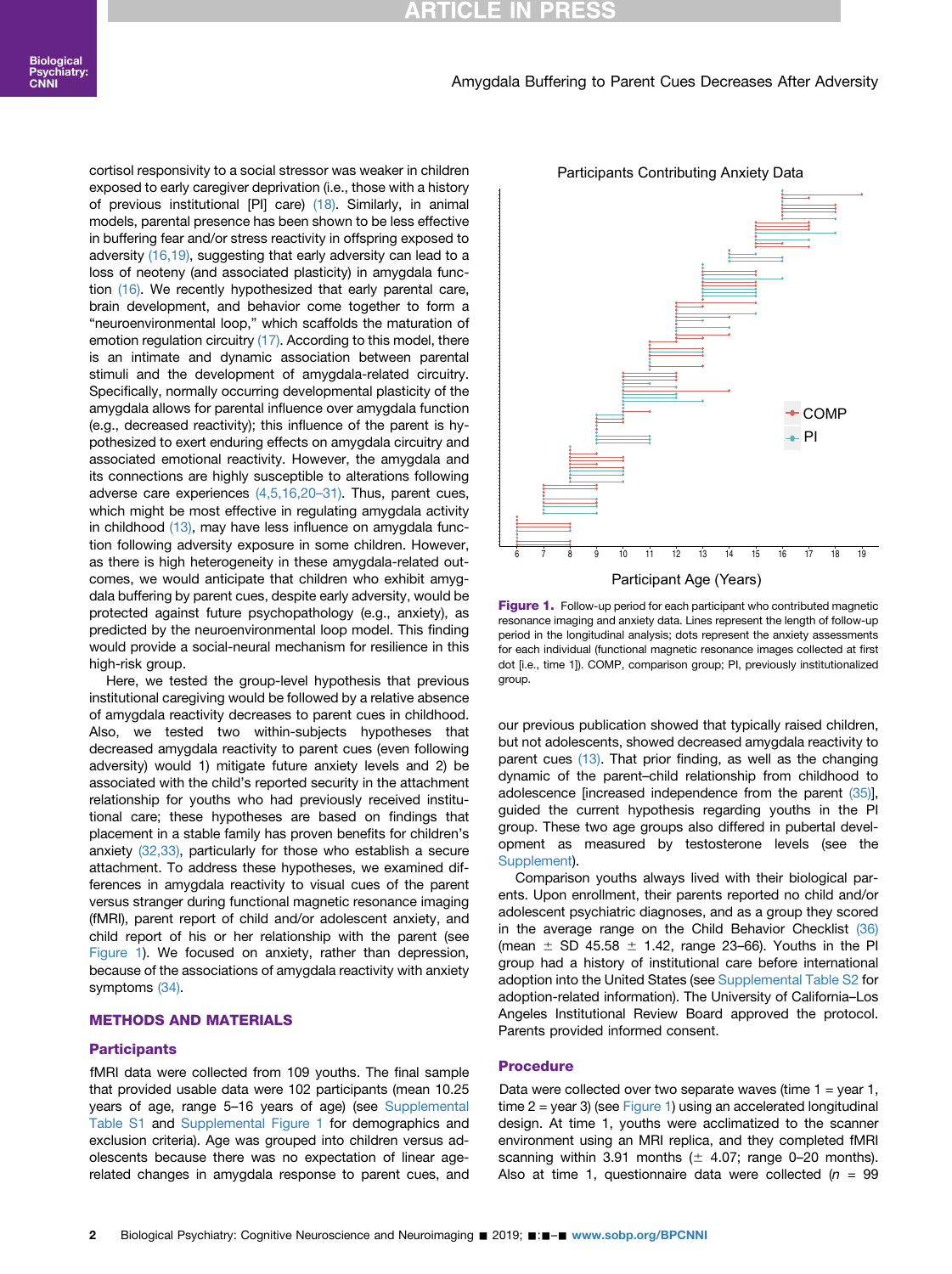## Amygdala Buffering to Parent Cues Decreases After Adversity

parents,  $n = 89$  children). Parents ( $n = 72$ ) completed questionnaires again at time 2 (year 3); the mean (SD) interval  $= 2.43$ years ( $\pm$  0.58 years). Attrition was not associated with variables of interest (see the [Supplement](#page-7-0)).

#### **Questionnaires**

Revised Child Anxiety and Depression Scale–Parent **Version.** Youth anxiety was measured using the Revised Child Anxiety and Depression Scale [\(37\)](#page-7-0), which has good internal consistency (Cronbach's  $\alpha$  = .84) and requires parents to rate the frequency with which their child displays specific emotional behaviors. The scale has been validated for children and adolescents, including youths with a history of institutional care [\(38\)](#page-7-0). We focused on total anxiety symptoms across all categories.

The Security Scale. The Security Scale [\(39\),](#page-7-0) which has good internal consistency (Cronbach's  $\alpha$  = .93), assesses the child or adolescent's reported security in the parent–child relationship in the domains of parent responsivity and/or availability, reliability during times of stress, and interest in communicating with the parent; higher scores indicate greater feelings of security in the parent–child relationship. This measure was collected at time 1 only (comparison group, 3.16  $\pm$ 0.58; PI group, 3.15  $\pm$  0.44) and was not different between groups,  $t_{87}$  = 0.06,  $p = .951$ . Prior studies have reported high convergent validity of this measure with other observed and reported measures of attachment security from infancy [\(40,41\)](#page-7-0).

#### Imaging

Parent/Stranger fMRI Task. In the scanner, participants were presented with eight alternating blocks (28 seconds each, total time 4.34 minutes) of color photographs of their own parent or another child's parent (stranger; matched for ethnicity and sex) with smiling and neutral facial expressions (see the [Supplement](#page-7-0) for more details). Parent sex was mostly female (82%–93% female across groups), and parent sex was not associated with amygdala buffering ( $t_{99} = -0.33$ ,  $p = .745$ ). This design was intended to provide participants with blocks of their parent's image alternating with blocks of the stranger's image. The happy and neutral expressions were included to provide a behavioral task to ensure attention, but there was no expectation that this behavior would be meaningfully related to buffering (nonetheless, see [Supplemental Results](#page-7-0) for analyses of these behavioral data).

**Image Acquisition.** Images were acquired with a Siemens Trio 3T fMRI scanner (Siemens Corp., Erlangen, Germany). A whole-brain, high-resolution, T1-weighted anatomical scan (magnetization prepared rapid gradient echo;  $256 \times 256$ in-plane resolution, 256-mm field of view, 192  $\times$  1-mm sagittal slices) was used for transformation and localization of each subject's functional data into Talairach space [\(42\).](#page-7-0) For the functional task, T2\*-weighted echo-planar images (34 slices) were acquired using an oblique angle of  $\sim$ 30 $^{\circ}$  from each subject's position, 4-mm slice thickness (skip  $= 0$ ), repetition time 2000 ms, echo time 30 ms, flip 90°, matrix 64  $\times$  64.

fMRI Preprocessing. Functional imaging data were preprocessed and analyzed with the Analysis of Functional NeuroImages (AFNI version 16.1.28) software package [\(43\).](#page-7-0) Volumes with excessive absolute motion  $(>0.5$  voxel from reference volume) were censored. Preprocessing steps included slice-timing correction, image registration to the first volume, smoothing with an anisotropic 6-mm Gaussian kernel (full width at half maximum), time series normalization, and transformation into Talairach space (see the [Supplement](#page-7-0) for more details).

#### Statistical Analysis

**RTICLE IN PRESS** 

Right Amygdala Region of Interest. Based on prior findings [\(13\)](#page-6-0), we had an a priori hypothesis that we would see changes in the right anatomical amygdala in children (Talairach–Tournoux Atlas in AFNI) when viewing pictures of the parent (but see the [Supplement](#page-7-0) for right and left amygdala signal broken down by subnuclei [central medial, superficial, and basolateral]).

A 2  $\times$  2 analysis of covariance was performed in SPSS (version 25; IBM Corp., Armonk, NY) to test for effects of age group (children vs. adolescents) and caregiving group (comparison vs. PI) on right amygdala  $\beta$  weights (for the parent– stranger contrast; see the [Supplement](#page-7-0) for the analysis of variance outcomes where age was treated continuously). As there was a slight overrepresentation of girls in the PI group (see [Supplemental Table S1\)](#page-7-0), participant sex was included in all analyses.

Longitudinal Associations Between Amygdala Reactivity and Anxiety. Longitudinal associations between decreased amygdala reactivity to parent and anxiety symptoms across time were analyzed using a linear mixed model in SPSS with maximum likelihood estimation to accommodate the nested structure of the data (individual change in anxiety symptoms from time 1 to time 2). This method captures individual variance while allowing for missing data points, thus dealing with the attrition we had at time 2 (but see the [Supplement](#page-7-0) for a model that includes only participants who contributed two data points).

We used separate linear regressions to assess associations between amygdala buffering and age of adoption on reported security in the attachment relationship, controlling for age and sex. The  $\alpha$  value was set at .05 for all analyses, and unless specified, two-sided t tests were used.

#### RESULTS

#### Response in Right Anatomical Amygdala Region of Interest (Parent–Stranger Contrast)

There was a significant caregiving group  $\times$  age group interaction,  $F_{1,93} = 5.63$ ,  $p = .020$ ,  $\eta^2_{p} = .06$  ([Figure 2](#page-3-0); see [Supplemental Figure S2](#page-7-0) for the effect broken down into parent and stranger contrasts). Post hoc t tests showed that children in the PI group did not exhibit decreased amygdala reactivity to pictures of the parent,  $t_{22} = 0.61$ ,  $p = .726$ , and Bayesian analyses (one-sided, one-sample  $t$  test) in JASP  $(44)$  indicated that the data from the children in the PI group were 6.82 times more likely to be observed under the null hypothesis (i.e., no difference in amygdala response to parent vs. stranger pictures) than under the alternative hypothesis (i.e., lower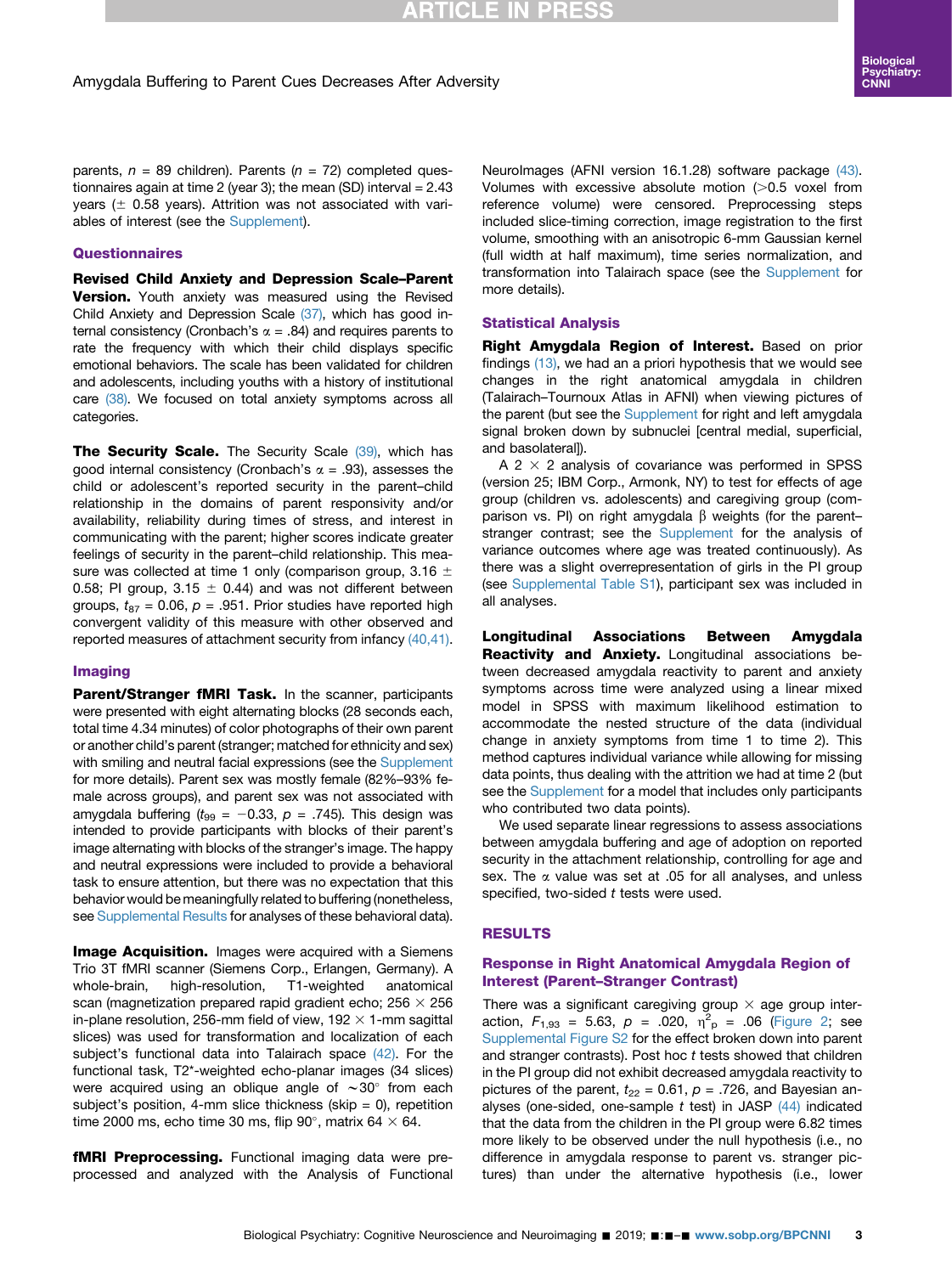## **CLE** I

#### Amygdala Buffering to Parent Cues Decreases After Adversity

<span id="page-3-0"></span>

Figure 2. Results for the right amygdala response analysis. The graph shows the mean extracted  $\beta$  weights from the right amygdala in the parent condition relative to those in the stranger condition across both caregiving groups (comparison [COMP] and previous institutional care [PI]) and age groups (children and adolescents). Error bars show  $\pm 1$  SEM. The image of the brain represents the region of interest from which the  $\beta$  weight values were extracted in each subject (Montreal Neurological Institute coordinate  $y = -4$ ). \*Significant difference from zero. \*\*Significant difference between groups,  $p < .05$ . L, left; ns, nonsignificant; R, right.

amygdala reactivity to parent pictures relative to reactivity to stranger pictures). In contrast, children in the comparison group showed lower amygdala reactivity to parent than to stranger pictures,  $t_{26}$  = 1.84,  $p = .039$  (one-sided t test) as shown previously [\(13\),](#page-6-0) but comparison group adolescents did not, p values  $> .05$  (see the [Supplement](#page-7-0) for post hoc Bayesian analyses in the comparison group youths and adolescents in the PI group). Post hoc tests of the simple effects indicated no age-related change in amygdala responses to parent cues in the PI group,  $F_{1,93} = 0.40$ ,  $p = .529$ ,  $\eta_{p}^{2} = .004$ , whereas age-related change was seen in the comparisons (i.e., decreases in amygdala reactivity to parent cues for children, not adolescents),  $F_{1,93}$  = 8,  $p = .005$ ,  $\eta^2$ <sub>p</sub> = .08. There were no other main effects or interactions, largest  $F_{1,93} = 0.693$ ,  $p =$ .407,  $\eta_{\text{p}}^2$  = .01.

#### Amygdala Reactivity Decreases to Parent Cues Predicting Future Anxiety Symptoms

Although at the group level, children in the PI group did not exhibit lower amygdala reactivity to parent cues than to stranger cues, 43% of children in the PI group and 36% of adolescents in the PI group (compared with 55% of children in the comparison group and 33% of adolescents in the comparison group) did show decreased amygdala reactivity to parent cues, which could have important implications for longterm anxiety. There were no differences in baseline anxiety (i.e., time 1) between participants who showed amygdala reactivity decreases to parent cues and those who did not (controlling for participant age, sex, and caregiving group),  $\beta = 2.17$ ,  $p =$  $.332, d = 0.19.$ 

We tested the change in anxiety symptoms across time (time 1 to time 2) as a function of amygdala reactivity decreases to parental images in youths in the PI and comparison groups using a mixed linear model, with caregiving condition (comparison vs. PI), age group (child vs. adolescent), sex (male vs. female), time (time 1 vs. time 2), and amygdala response status (categorical: where amygdala  $\beta$  values that were lower in response to pictures of parent than to those of stranger were considered as "decreased to parent") as fixed effects predictors of Revised Child Anxiety and Depression Scale scores, with random slope and intercept between individuals (total  $n = 101$  with anxiety data at either time 1 or time 2, or both; time 1:  $n = 99$ ; time 1 and time 2:  $n = 70$ , time 2 only;  $n =$ 2). As hypothesized, there was a significant time  $\times$  caregiving group  $\times$  amygdala signal interaction,  $F_{1,75.67} = 5.90$ ,  $p = .018$ ,  $\eta_{\text{p}}^2$  = .07, whereby youths in the PI group (both children and adolescents) who exhibited amygdala reactivity decreases to parental stimuli at time 1 showed a sharper decline in anxiety symptoms between time 1 and time 2 than youths in the PI group who did not exhibit such amygdala reactivity decreases, and comparison youths ([Figure 3](#page-4-0)). Post hoc tests on the estimated marginal means from the model showed that youths in the PI group who did and those who did not exhibit decreased amygdala reactivity to parent cues did not significantly differ in anxiety symptoms at time 1,  $F_{1,89,44} = 0.006$ ,  $p =$ .937,  $\eta_{\text{p}}^2 = 0$ , but their scores did differ at time 2,  $F_{1,97.72} =$ 4.53,  $p = .036$ ,  $\eta^2 = .04$ . Comparison youths who did, and did not, exhibit lower amygdala reactivity to parent than to stranger cues did not differ from each other at either time 1,  $F_{1,100.25} = 0.25, p = .618, \eta^2_{p} = 0, \text{ or time } 2, F_{1,101.17} = 0.004,$  $p = .951$ ,  $\eta^2$ <sub>p</sub> = 0. See the [Supplement](#page-7-0) for the remaining main effects and interactions.

### Associations With Age of Adoption, Time With Adoptive Family, and Child-Reported Security in the Attachment Relationship

Within the PI group, 15 children were adopted before 12 months of age, and 29 children were adopted after 1 year of age (data were missing for 1 child). There was no association between age at adoption and amygdala responses (controlling for age at scan and sex) in children and adolescents in the PI group,  $\beta = .003$ ,  $t_{40} = 1.02$ ,  $p = .316$ ,  $d = 0.14$ . Decreased amygdala reactivity to parent cues was also not associated with the amount of time that youths in the PI group had spent with their adoptive family (controlling for age group and sex),  $t_{40}$  = 0.58,  $p = 0.563$ ,  $d = 0.18$ , suggesting that caregiving group differences in amygdala response to parent cues were not related to familiarity with the parent stimulus. However, childand/or adolescent-reported security with the adoptive parent did predict whether amygdala reactivity decreases occurred, with higher security scores being associated with lower amygdala reactivity to parent than to stranger cues,  $\beta = .415$ ,  $t_{38} = 2.44$ ,  $p = .019$ ,  $d = 0.38$  [\(Figure 4](#page-4-0)); see the [Supplement](#page-7-0) for child-reported security in the attachment relationship and amygdala responses in the comparison children.

#### **DISCUSSION**

We tested three hypotheses generated from the neuroenvironmental loop model [\(17\)](#page-6-0). First, we tested whether, on average, early caregiver deprivation would reduce the likelihood of children's right amygdala showing decreased reactivity to parental stimuli. Second, we examined within the PI group whether more secure parent–child relationships (characterized by higher child-reported feelings of security in the attachment relationship) were associated with amygdala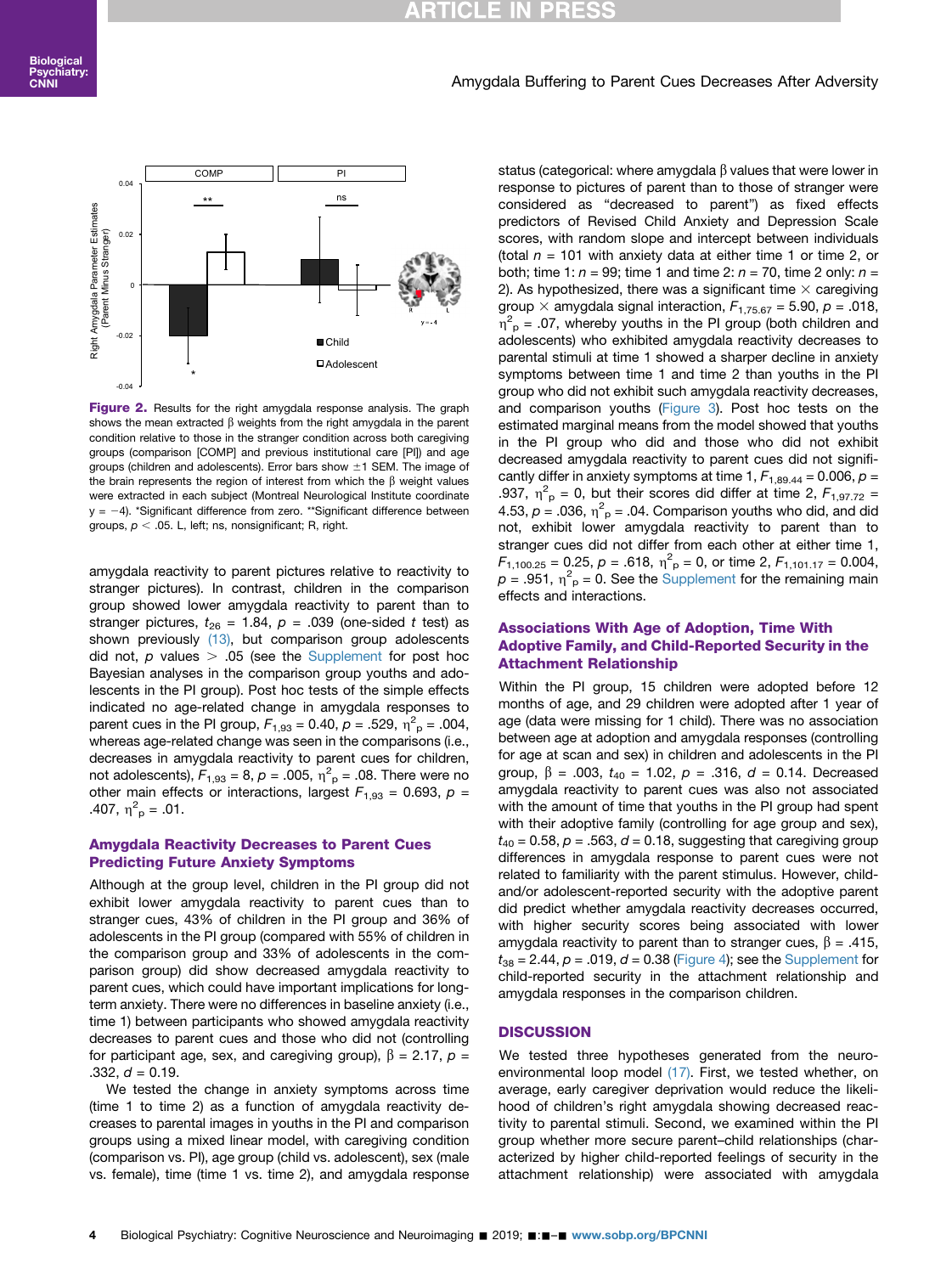## **RTICLE I**

#### <span id="page-4-0"></span>Amygdala Buffering to Parent Cues Decreases After Adversity



Figure 3. Mean parent-rated youth anxiety scores on the Revised Child Anxiety and Depression Scale in comparison (COMP) and previous institutional care (PI) groups at time 1 and time 2 assessments (where time 2 is 2 years after the time 1 assessment) as a function of whether participants exhibited amygdala buffering in response to parent versus stranger stimuli at time 1. Plot represents the estimated marginal means from the mixed linear model for the effect of time  $\times$  caregiving group  $\times$  buffering interaction, estimated at the mean level of the covariate of participant average motion in scanner.

reactivity decreases to parent cues. Finally, we asked whether individual differences in amygdala response to parent cues predicted anxiety across time. We found support for all of these hypotheses. First, we found that children from the PI group were less likely to show decreased amygdala reactivity to parent cues, exhibiting amygdala responses that on average paralleled those seen in adolescents. This finding was unlike that for the comparison children, who exhibited a relative decrease in amygdala activity when viewing pictures of their parent compared with amygdala response when viewing images of a stranger, as we have previously shown [\(13\).](#page-6-0) Secondly, despite these group differences, inspection of individual data within the PI group indicated that some individuals  $(\sim 40\%)$ , including both children and adolescents, did exhibit decreases in amygdala reactivity to pictures of their adoptive parent. Finally, amygdala reactivity decreases to parent cues predicted change in anxiety symptoms across time. Decreased amygdala reactivity to parental stimuli at time 1 was associated with a greater decrease in anxiety symptoms across time in youths from the PI group. Importantly, those individuals who exhibited amygdala reactivity decreases to parent cues did not differ in initial anxiety scores (time 1) from those who did not; instead, associations between amygdala response and anxiety symptoms revealed themselves across time, when change from baseline to follow-up was examined. In other words, regardless of withingroup variation in initial anxiety levels, amygdala reactivity was predictive of intraindividual, long-term anxiety reductions (i.e., the anxiety slope). That we saw caregiving group differences in anxiety at time 2, but not time 1, likely reflects the fact that we are observing a phenomenon that emerges across development as children live with their parents. Despite our hypotheses that this effect would be specific to children, the association between amygdala reactivity to parent or stranger cues and anxiety symptom reductions was present for adolescents as well as children, suggesting that amygdala reactivity decreases to parent cues at any time in childhood or adolescence is protective against elevated anxiety for youths exposed to early caregiving adversity. That finding has important implications, suggesting that there is capacity for some youths (particularly in the context of high relationship security) to retain childlike plasticity in this circuit

(i.e., amygdala reactivity decreases to parent cues), despite adversity exposure.

The group-level findings are consistent with previous studies in both rodents and humans [\(16,20,21,29,31\)](#page-6-0) suggesting that early parental deprivation changes amygdala development and may even do so through acceleration. In the current study, at the group level, amygdala responses to parent cues in children with a history of institutional care were more similar to adolescents' responses. Such data are also, at



Figure 4. Child-reported security in the attachment relationship with parent in the group of previously institutionalized youths who did, and did not, exhibit amygdala reactivity decreases to parent cues. Within the previously institutionalized group, an amygdala reactivity decrease to parent cues was associated with higher youth-perceived security in the attachment relationship. \*\*Significant difference between groups,  $p < .05$ .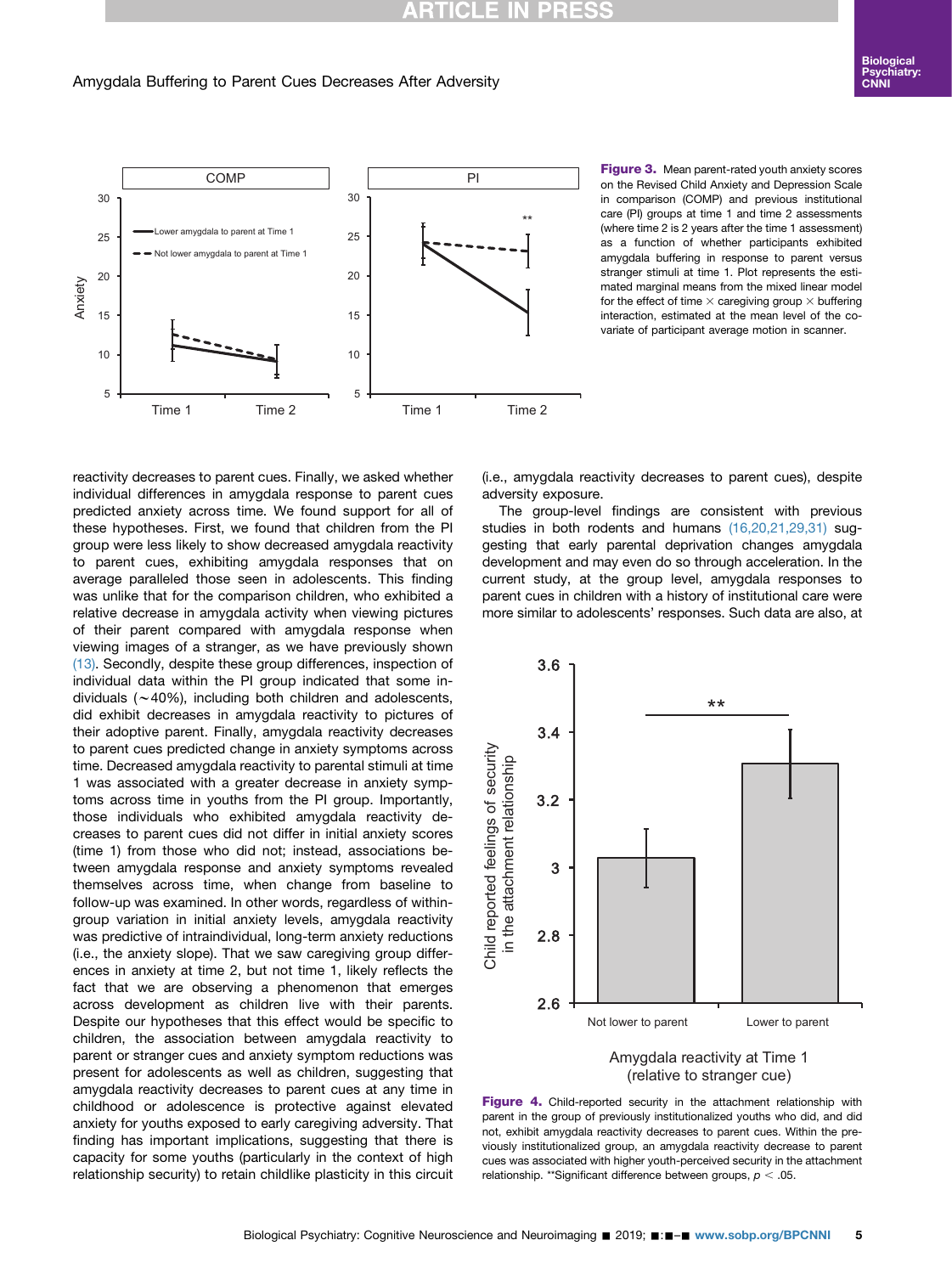#### Biological Psychiatry: CNNI

### ITICLE IN PI

#### Amygdala Buffering to Parent Cues Decreases After Adversity

least conceptually, consistent with life course models, which postulate that certain early environments (e.g., instability or threat) favor accelerated development [\(45\)](#page-7-0). These outcomes support the idea that early exposure to adverse environments may recruit the activity of certain neurobiological systems (e.g., those involved in affective processes) at earlier ages, abbreviating the period of developmental plasticity and shifting individuals toward a more adultlike, less plastic state [\(30,31\)](#page-7-0). Such abbreviated plasticity could result in a vulnerability to anxiety as neural circuits have less time to adapt to the environment across development [\(17\).](#page-6-0)

The within-subject association between child-reported security in the attachment relationship and decreases in amygdala reactivity to adoptive parent stimuli was a particularly important finding in the current data set. Several studies have demonstrated the importance of attachment security in the emergence of resilience following institutional care [\(32,33,46\)](#page-7-0). For example, in the Bucharest Early Intervention Project [\(32\)](#page-7-0), establishment of a secure attachment mediated improvements of an experimental foster care intervention on internalizing disorders. The current findings provide a potential neurobiological mechanism for that effect. Specifically, we have shown that decreased amygdala reactivity to parent cues, which serves a protective function against long-term anxiety symptoms, occurs more frequently in the context of a secure relationship with the attachment figure. These data suggest that interventions targeting children's feelings of security in the attachment relationship, which has been shown to protect against child internalizing disorders [\(47,48\)](#page-7-0), might enhance parental regulation of the amygdala. The fact that the association between security and amygdala reactivity to parent cues did not exist in the comparison group (see the [Supplement](#page-7-0)) is interpreted to mean not that security is inconsequential in the comparison children but that individual differences in security might be particularly important following early caregiving adversity. Indeed, such findings are consistent with data demonstrating the critical importance of attachment security for resilience within populations that have experienced early institutional caregiving [\(32,33,49\).](#page-7-0) Interestingly, as there was no association between right amygdala reactivity and adoption timing variables, these data further emphasize the importance of the postadoption environment (such as feelings of security with the parent), rather than the age at adoption, in amygdala reactivity. Indeed, as youths in this study were in the middle childhood to adolescent age, there has been ample time for the postadoption environment to exert its effects on amygdala development. In contrast, left amygdala signal amplification to parent cues was not associated with child-reported security in the attachment relationship [\(50\).](#page-7-0)

Although the sample examined here overlaps with those of prior reports [\(13,50\)](#page-6-0), the novel longitudinal contributions and different analytic approaches used here innovate the work and merit reporting. Specifically, after the finding on left amygdala response amplification to parent cues reported in Olsavsky et al.  $(50)$  was published, in Gee et al.  $(13)$  we revisited this task with a renewed hypothesis [motivated by findings in rodent development [\(15\)](#page-6-0)] that children should exhibit a different amygdala response to parental stimuli from that of adolescents. To address this question, we used age group as a variable of interest (children vs. adolescents) and specifically probed the right amygdala (anatomically defined). This report showed that if children were considered separately from adolescents, the right amygdala exhibited a relative decrease in reactivity to parental stimuli. The current study sought to apply this hypothesis-driven approach to the PI sample and again specifically examined age groups (children vs. adolescents) in the right (anatomically defined) amygdala. Additionally, the current study includes the more recently acquired longitudinal follow-up data, demonstrating a novel, and clinically important, association between amygdala responses to parents and long-term emotional functioning in humans.

A major strength of the current study was the use of a longitudinal design to assess how amygdala reactivity decreases to parent cues predicts future anxiety phenotypes. However, there were some important limitations. First, the use of parent images, rather than physical parental presence, limits the ecological validity of the findings, which will have to be interrogated in future research. Nonetheless, cues such as maternal odors in rodent studies [\(16\)](#page-6-0) or pictures of social support figures in humans [\(51\)](#page-7-0) are frequently used in buffering studies, and many seminal studies examining the effect of the parent on brain function do not attempt to induce fear to examine parent effects [\(52\)](#page-7-0). Further, the familiarity of parents versus strangers was not controlled in this study. However, considering that adolescents have greater familiarity with parental stimuli than children do, that youths in the PI group had been with the family for many years (i.e., parents were familiar to all subjects), and that time with the adoptive family was not associated with amygdala reactivity decreases to parent cues, simple familiarity is unlikely to have influenced the current study outcomes. Also, in line with several studies examining developmental transitions in emotion circuitry [\(12,13,53\)](#page-6-0), and because we did not expect to see linear changes in amygdala response with months of age, we chose to examine age as a categorical variable. In addition, though anxiety was assessed longitudinally in this study, fMRI data from this task were available at only one point, leaving developmental differences in amygdala reactivity in the task to be interpreted on the basis of cross-sectional data. As we had limited preadoption information for children in the PI group (including preadoption mental health), we cannot address the influence of preadoption factors. Also, as the levels of anxiety were not clinically significant in the majority of participants, the findings reported here may not generalize to clinical populations, although they are compatible with the Research Domain Criteria objectives to assess psychological factors continuously. Finally, as parent reports of child anxiety can be influenced by the parent's own anxiety symptoms, it is possible that the change in child anxiety across time may instead have reflected change in parent anxiety across time. Though we did not measure parent anxiety at time 2, at time 1 it was moderately correlated with child and/or adolescent anxiety in both groups (comparison  $r = .44$ , PI  $r = .33$ ). However, while we saw change in youth anxiety across time, we have no reason to suspect that parent anxiety would change. Despite these limitations, finding that the quality of the postadoption relationship was a good predictor of amygdala reactivity to parent cues, and that the amygdala response was associated with long-term mental health, emphasizes the value of postadoption factors in promoting children's emotional health.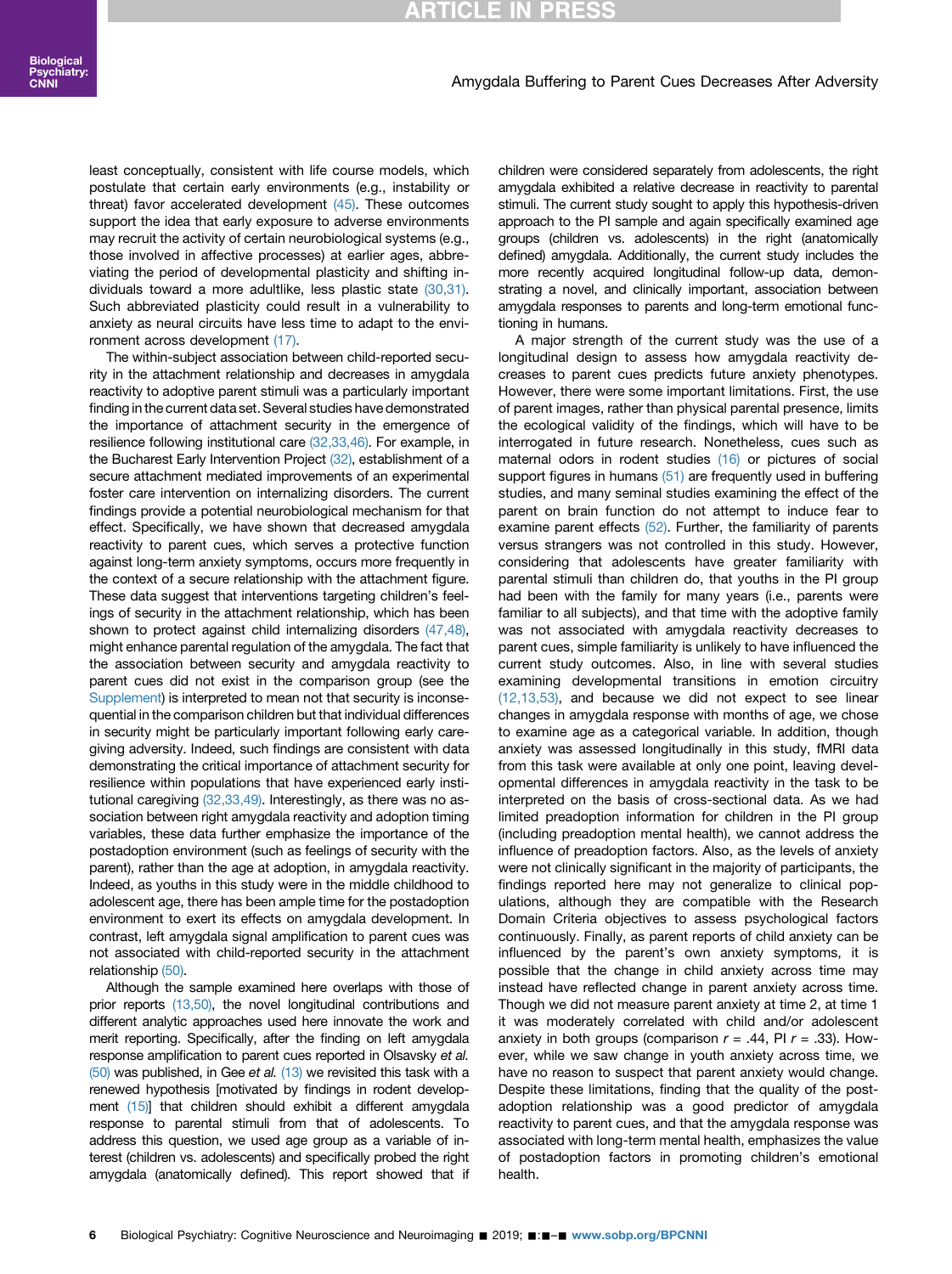## **RTICLE IN PRESS**

#### <span id="page-6-0"></span>Amygdala Buffering to Parent Cues Decreases After Adversity

This research was supported by National Institute of Mental Health (Grant No. R01MH091864 [to NT] and Grant No. 1K99MH113821 [to BLC]), the Dana Foundation (to NT), the National Science Foundation (Conference Grant No. BCS-1439258 [to NT and coinvestigators Megan Gunnar, Regina Sullivan, Mar Sanchez, and Camelia Hostinar]), the National Health and Medical Research Council (Early Career Fellowship No. 1091571 [to BLC]), the American Australian Association (to BLC), and the Brain Behavior Research Foundation (National Alliance for Research in Schizophrenia and Affective Disorders Grant No. 24739 [to BLC]).

The authors report no biomedical financial interests or potential conflicts of interest.

#### ARTICLE INFORMATION

From the Department of Psychology (BLC, NT), Columbia University, New York, New York; Boston Children's Hospital (LG-D), Boston, Massachusetts; Department of Psychiatry (BLC), The University of Melbourne, Melbourne, Australia; Department of Psychology (DGG), Yale University, New Haven, Connecticut; Department of Psychology (EHT), University of Illinois at Urbana-Champaign, Champaign, Illinois; Department of Psychology and Human Development (KLH), Vanderbilt University, Nashville, Tennessee; David Geffen School of Medicine (MS) and Department of Psychology (CC, BG), University of California–Los Angeles, Los Angeles, California; Department of Psychology (JF), University of Oregon, Eugene, Eugene, Oregon; Department of Psychology (DSL), University of Denver, Denver, Colorado; and Department of Psychology (DSF), Adelphi University, Garden City, New York.

Address correspondence to Bridget L. Callaghan, Ph.D., Department of Psychology, Columbia University, New York, NY 10027; E-mail: [blc2139@](mailto:blc2139@columbia.edu) [columbia.edu.](mailto:blc2139@columbia.edu)

Received Nov 11, 2018; revised Jan 15, 2019; accepted Feb 5, 2019. Supplementary material cited in this article is available online at [https://](https://doi.org/10.1016/j.bpsc.2019.02.001) [doi.org/10.1016/j.bpsc.2019.02.001](https://doi.org/10.1016/j.bpsc.2019.02.001).

#### **REFERENCES**

- 1. [Repetti RL, Taylor SE, Seeman TE \(2002\): Risky families: Family social](http://refhub.elsevier.com/S2451-9022(19)30048-5/sref1) [environments and the mental and physical health of offspring. Psychol](http://refhub.elsevier.com/S2451-9022(19)30048-5/sref1) [Bull 128:330](http://refhub.elsevier.com/S2451-9022(19)30048-5/sref1)–366.
- 2. [Green JG, McLaughlin KA, Berglund PA, Gruber MJ, Sampson NA,](http://refhub.elsevier.com/S2451-9022(19)30048-5/sref2) Zaslavsky AM, et al. [\(2010\): Childhood adversities and adult psychi](http://refhub.elsevier.com/S2451-9022(19)30048-5/sref2)[atric disorders in the national comorbidity survey replication I: Asso](http://refhub.elsevier.com/S2451-9022(19)30048-5/sref2)ciations with fi[rst onset of DSM-IV disorders. Arch Gen Psychiatry](http://refhub.elsevier.com/S2451-9022(19)30048-5/sref2) [67:113](http://refhub.elsevier.com/S2451-9022(19)30048-5/sref2)–123.
- 3. [McLaughlin KA, Green JG, Gruber MJ, Sampson NA, Zaslavsky AM,](http://refhub.elsevier.com/S2451-9022(19)30048-5/sref3) [Kessler RC \(2010\): Childhood adversities and adult psychiatric disor](http://refhub.elsevier.com/S2451-9022(19)30048-5/sref3)[ders in the national comorbidity survey replication II: Associations with](http://refhub.elsevier.com/S2451-9022(19)30048-5/sref3) [persistence of DSM-IV disorders. Arch Gen Psychiatry 67:124](http://refhub.elsevier.com/S2451-9022(19)30048-5/sref3)–132.
- 4. [Gee DG, Gabard-Durnam LJ, Flannery J, Goff B, Humphreys KL,](http://refhub.elsevier.com/S2451-9022(19)30048-5/sref4) Telzer EH, et al. [\(2013\): Early developmental emergence of mature](http://refhub.elsevier.com/S2451-9022(19)30048-5/sref4) [human amygdala-prefrontal phenotype following maternal deprivation:](http://refhub.elsevier.com/S2451-9022(19)30048-5/sref4) [Evidence of stress-induced acceleration. Proc Natl Acad Sci U S A](http://refhub.elsevier.com/S2451-9022(19)30048-5/sref4) [110:15638](http://refhub.elsevier.com/S2451-9022(19)30048-5/sref4)–15643.
- 5. [Silvers JA, Lumian DS, Gabard-Durnam L, Gee DG, Goff B, Fareri DS,](http://refhub.elsevier.com/S2451-9022(19)30048-5/sref5) et al. [\(2016\): Previous institutionalization is followed by broader](http://refhub.elsevier.com/S2451-9022(19)30048-5/sref5) amygdala–hippocampal–[PFC network connectivity during aversive](http://refhub.elsevier.com/S2451-9022(19)30048-5/sref5) [learning in human development. J Neurosci 36:6420](http://refhub.elsevier.com/S2451-9022(19)30048-5/sref5)–6430.
- 6. [Egliston K-A, Rapee RM \(2007\): Inhibition of fear acquisition in toddlers](http://refhub.elsevier.com/S2451-9022(19)30048-5/sref6) [following positive modelling by their mothers. Behav Res Ther](http://refhub.elsevier.com/S2451-9022(19)30048-5/sref6) [45:1871](http://refhub.elsevier.com/S2451-9022(19)30048-5/sref6)–1882.
- 7. [Hibel LC, Granger DA, Blair C, Finegood ED \(2015\): Maternal-child](http://refhub.elsevier.com/S2451-9022(19)30048-5/sref7) [adrenocortical attunement in early childhood: Continuity and change.](http://refhub.elsevier.com/S2451-9022(19)30048-5/sref7) [Dev Psychobiol 57:83](http://refhub.elsevier.com/S2451-9022(19)30048-5/sref7)–95.
- 8. [Hofer MA \(1994\): Early relationships as regulators of infant physiology](http://refhub.elsevier.com/S2451-9022(19)30048-5/sref8) [and behavior. Acta Paediatr 83:9](http://refhub.elsevier.com/S2451-9022(19)30048-5/sref8)–18.
- 9. [Hostinar CE, Sullivan RM, Gunnar MR \(2014\): Psychobiological](http://refhub.elsevier.com/S2451-9022(19)30048-5/sref9) [mechanisms underlying the social buffering of the hypothalamic](http://refhub.elsevier.com/S2451-9022(19)30048-5/sref9)–

pituitary–[adrenocortical axis: A review of animal models and human](http://refhub.elsevier.com/S2451-9022(19)30048-5/sref9) [studies across development. Psychol Bull 140:256](http://refhub.elsevier.com/S2451-9022(19)30048-5/sref9)–282.

- 10. [Seltzer LJ, Prososki AR, Ziegler TE, Pollak SD \(2012\): Instant mes](http://refhub.elsevier.com/S2451-9022(19)30048-5/sref10)[sages vs. speech: Hormones and why we still need to hear each other.](http://refhub.elsevier.com/S2451-9022(19)30048-5/sref10) [Evol Hum Behav 33:42](http://refhub.elsevier.com/S2451-9022(19)30048-5/sref10)–45.
- 11. [Sorce JF, Emde RN, Campos JJ, Klinnert MD \(1985\): Maternal](http://refhub.elsevier.com/S2451-9022(19)30048-5/sref11) [emotional signaling: Its effect on the visual cliff behavior of 1-year](http://refhub.elsevier.com/S2451-9022(19)30048-5/sref11)[olds. Dev Psychol 21:195](http://refhub.elsevier.com/S2451-9022(19)30048-5/sref11)–200.
- 12. [Hostinar CE, Johnson AE, Gunnar MR \(2015\): Parent support is less](http://refhub.elsevier.com/S2451-9022(19)30048-5/sref12) [effective in buffering cortisol stress reactivity for adolescents](http://refhub.elsevier.com/S2451-9022(19)30048-5/sref12) [compared to children. Dev Sci 18:281](http://refhub.elsevier.com/S2451-9022(19)30048-5/sref12)–297.
- 13. [Gee DG, Gabard-Durnam LJ, Telzer EH, Humphreys KL, Goff B,](http://refhub.elsevier.com/S2451-9022(19)30048-5/sref13) Shapiro M, et al. [\(2014\): Maternal buffering of human amygdala](http://refhub.elsevier.com/S2451-9022(19)30048-5/sref13)[prefrontal circuitry during childhood but not during adolescence.](http://refhub.elsevier.com/S2451-9022(19)30048-5/sref13) [Psychol Sci 25:2067](http://refhub.elsevier.com/S2451-9022(19)30048-5/sref13)–2078.
- 14. [Eisenberger NI \(2013\): An empirical review of the neural underpinnings](http://refhub.elsevier.com/S2451-9022(19)30048-5/sref14) [of receiving and giving social support: Implications for health. Psy](http://refhub.elsevier.com/S2451-9022(19)30048-5/sref14)[chosom Med 75:545](http://refhub.elsevier.com/S2451-9022(19)30048-5/sref14)–556.
- 15. [Moriceau S, Sullivan RM \(2006\): Maternal presence serves as a switch](http://refhub.elsevier.com/S2451-9022(19)30048-5/sref15) [between learning fear and attraction in infancy. Nat Neurosci 9:1004](http://refhub.elsevier.com/S2451-9022(19)30048-5/sref15)– [1006](http://refhub.elsevier.com/S2451-9022(19)30048-5/sref15).
- 16. [Moriceau S, Shionoya K, Jakubs K, Sullivan RM \(2009\): Early-life](http://refhub.elsevier.com/S2451-9022(19)30048-5/sref16) [stress disrupts attachment learning: The role of amygdala corticoste](http://refhub.elsevier.com/S2451-9022(19)30048-5/sref16)[rone, locus ceruleus corticotropin releasing hormone, and olfactory](http://refhub.elsevier.com/S2451-9022(19)30048-5/sref16) [bulb norepinephrine. J Neurosci 29:15745](http://refhub.elsevier.com/S2451-9022(19)30048-5/sref16)–15755.
- 17. [Callaghan BL, Tottenham N \(2015\): The neuro-environmental loop of](http://refhub.elsevier.com/S2451-9022(19)30048-5/sref17) [plasticity: A cross-species analysis of parental effects on emotion](http://refhub.elsevier.com/S2451-9022(19)30048-5/sref17) [circuitry development following typical and adverse caregiving. Neu](http://refhub.elsevier.com/S2451-9022(19)30048-5/sref17)[ropsychopharmacology 41:163](http://refhub.elsevier.com/S2451-9022(19)30048-5/sref17)–176.
- 18. [Hostinar CE, Johnson AE, Gunnar MR \(2015\): Early social deprivation](http://refhub.elsevier.com/S2451-9022(19)30048-5/sref18) [and the social buffering of cortisol stress responses in late childhood:](http://refhub.elsevier.com/S2451-9022(19)30048-5/sref18) [An experimental study. Dev Psychol 51:1597](http://refhub.elsevier.com/S2451-9022(19)30048-5/sref18)–1608.
- 19. [Winslow JT, Noble PL, Lyons CK, Sterk SM, Insel TR \(2003\):](http://refhub.elsevier.com/S2451-9022(19)30048-5/sref19) [Rearing effects on cerebrospinal](http://refhub.elsevier.com/S2451-9022(19)30048-5/sref19) fluid oxytocin concentration and [social buffering in rhesus monkeys. Neuropsychopharmacology](http://refhub.elsevier.com/S2451-9022(19)30048-5/sref19) [28:910](http://refhub.elsevier.com/S2451-9022(19)30048-5/sref19)–918.
- 20. [Callaghan BL, Richardson R \(2012\): The effect of adverse rearing](http://refhub.elsevier.com/S2451-9022(19)30048-5/sref20) [environments on persistent memories in young rats: Removing the](http://refhub.elsevier.com/S2451-9022(19)30048-5/sref20) [brakes on infant fear memories. Transl Psychiatry 2:e138](http://refhub.elsevier.com/S2451-9022(19)30048-5/sref20).
- 21. [Callaghan BL, Richardson R \(2014\): Early emergence of adult-like fear](http://refhub.elsevier.com/S2451-9022(19)30048-5/sref21) [extinction in the rat following chronic corticosterone treatment of](http://refhub.elsevier.com/S2451-9022(19)30048-5/sref21) [mother or pups. Behav Neurosci 128:594](http://refhub.elsevier.com/S2451-9022(19)30048-5/sref21)–602.
- 22. [Cowan CSM, Callaghan B, Richardson R \(2013\): Acute early-life stress](http://refhub.elsevier.com/S2451-9022(19)30048-5/sref22) [results in early emergence of adult-like fear retention and extinction](http://refhub.elsevier.com/S2451-9022(19)30048-5/sref22) [relapse in infant rats. Behav Neurosci 125:703](http://refhub.elsevier.com/S2451-9022(19)30048-5/sref22)–711.
- 23. [Lupien SJ, Parent S, Evans AC, Tremblay RE, Zelazo PD, Corbo V,](http://refhub.elsevier.com/S2451-9022(19)30048-5/sref23) et al. [\(2011\): Larger amygdala but no](http://refhub.elsevier.com/S2451-9022(19)30048-5/sref23) change in hippocampal vol[ume in 10-year-old children exposed to maternal depressive](http://refhub.elsevier.com/S2451-9022(19)30048-5/sref23) [symptomatology since birth. Proc Natl Acad Sci U S A 108:14324](http://refhub.elsevier.com/S2451-9022(19)30048-5/sref23)– [14329.](http://refhub.elsevier.com/S2451-9022(19)30048-5/sref23)
- 24. [Tottenham N \(2012\): Human amygdala development in the absence of](http://refhub.elsevier.com/S2451-9022(19)30048-5/sref24) [species-expected caregiving. Dev Psychobiol 54:594](http://refhub.elsevier.com/S2451-9022(19)30048-5/sref24)–611.
- 25. [Tottenham N, Hare TA, Millner A, Gilhooly T, Zevin JD, Casey BJ](http://refhub.elsevier.com/S2451-9022(19)30048-5/sref25) [\(2011\): Elevated amygdala response to faces following early depriva](http://refhub.elsevier.com/S2451-9022(19)30048-5/sref25)[tion. Dev Sci 14:190](http://refhub.elsevier.com/S2451-9022(19)30048-5/sref25)–204.
- 26. [Tottenham N, Hare TA, Quinn BT, McCarry TW, Nurse M, Gilhooly T,](http://refhub.elsevier.com/S2451-9022(19)30048-5/sref26) et al. [\(2010\): Prolonged institutional rearing is associated with atypi](http://refhub.elsevier.com/S2451-9022(19)30048-5/sref26)[cally large amygdala volume and dif](http://refhub.elsevier.com/S2451-9022(19)30048-5/sref26)ficulties in emotion regulation. Dev [Sci 13:46](http://refhub.elsevier.com/S2451-9022(19)30048-5/sref26)–61.
- 27. [Whittle S, Dennison M, Vijayakumar N, Simmons JG, Yücel M,](http://refhub.elsevier.com/S2451-9022(19)30048-5/sref27) Lubman DI, et al. [\(2013\): Childhood maltreatment and psychopathol](http://refhub.elsevier.com/S2451-9022(19)30048-5/sref27)[ogy affect brain development during adolescence. J Am Acad Child](http://refhub.elsevier.com/S2451-9022(19)30048-5/sref27) [Adolesc Psychiatry 52:940](http://refhub.elsevier.com/S2451-9022(19)30048-5/sref27)–952, e1.
- 28. [Whittle S, Lichter R, Dennison M, Vijayakumar N, Schwartz O,](http://refhub.elsevier.com/S2451-9022(19)30048-5/sref28) Byrne ML, et al. [\(2014\): Structural brain development and depression](http://refhub.elsevier.com/S2451-9022(19)30048-5/sref28) [onset during adolescence: A prospective longitudinal study. Am J](http://refhub.elsevier.com/S2451-9022(19)30048-5/sref28) [Psychiatry 171:564](http://refhub.elsevier.com/S2451-9022(19)30048-5/sref28)–571.
- 29. [Ono M, Kikusui T, Sasaki N, Ichikawa M, Mori Y, Murakami-](http://refhub.elsevier.com/S2451-9022(19)30048-5/sref29)[Murofushi K \(2008\): Early weaning induces anxiety and precocious](http://refhub.elsevier.com/S2451-9022(19)30048-5/sref29)